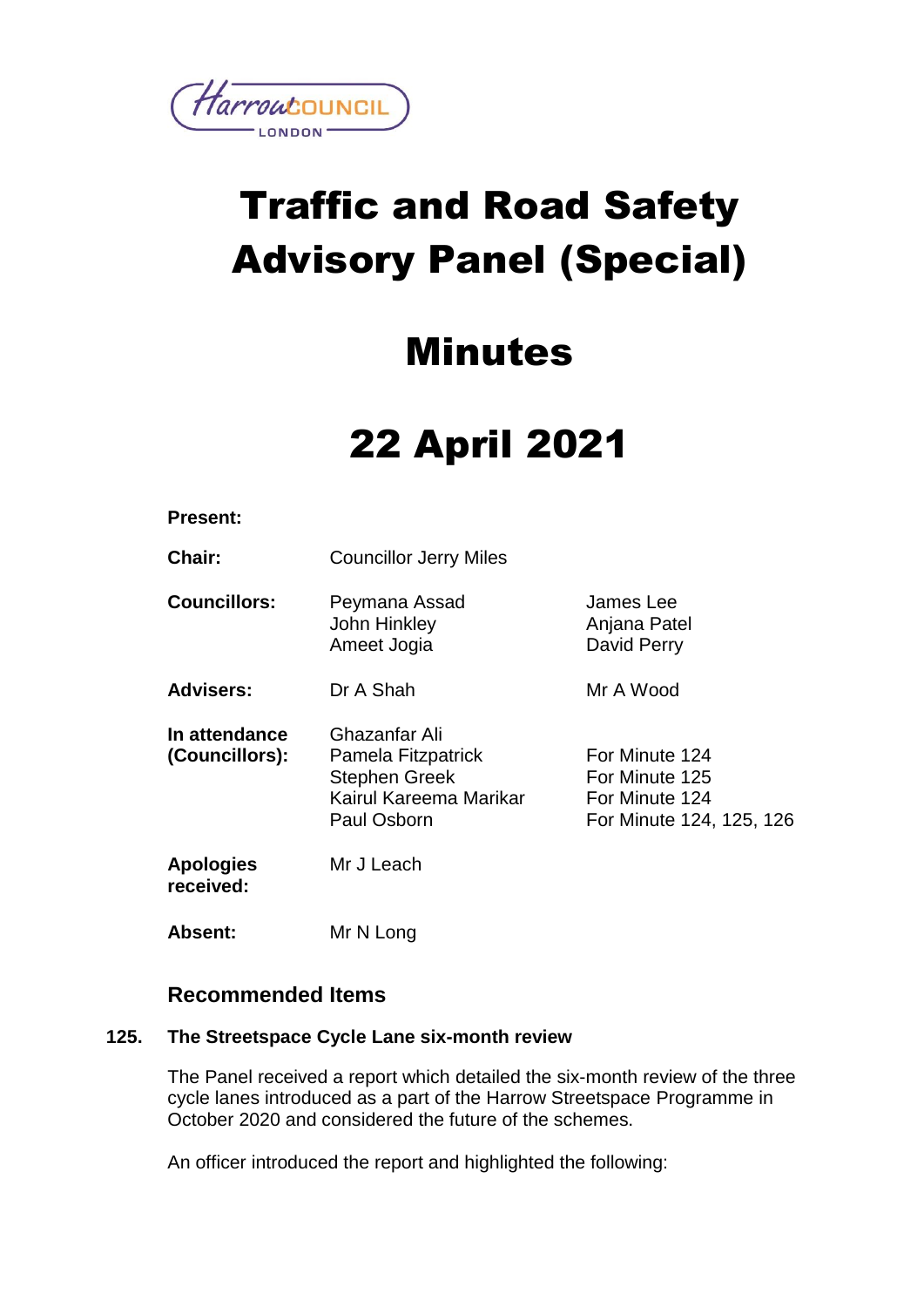- This had been funded by Government and required specifically that road space reallocation be used to facilitate these routes.
- Monthly reviews, traffic studies and opinion surveys had been undertaken. Overall, there had been negative response to the trial.
- Dual-carriageways that had been at 40mph and were now set at 30mph would need to be reinstated to 40mph, consideration of introducing a 30mph limit in these roads in the future would need to go through a consultation with the Police.

The Panel raised a number of questions to which the officer responded to as follows:

- A survey had been adopted following general practice and the portal had been found to be an effective way for feedback to be gathered. The company that oversaw the portal checked for abnormal activity to mitigate the results being affected, therefore there had been confidence in the portal's effectiveness.
- There had still been an aspiration to continue the promotion of cycling but there was a need to review the current strategy.
- At the time the scheme had been accepted, normal funding for these types of projects had no longer been available. The pandemic had created unusual circumstances and this scheme was the best at that given time. The bids for these government schemes did not make allowances for any fees in terms of removals.
- A breakdown of the costs involved in the removal of the Streetspace Cycle Scheme had been largely made up of the removal and replacement of road markings as well as signage.

The Panel agreed that a number of Councillors, who were not members of the Panel could address the meeting and the issues raised included:

 Many residents had been opposed to the Uxbridge Road cycle route and would be pleased to see the officer recommendation as it had caused congestion in the surrounding area. This had not been a case of being anti-cycling but in favour of well executed schemes.

In response to the comments made, members of the Panel made the following comments:

- That although there had been good intentions with this scheme, it had been important for the residents to be listened to and for cycling schemes to be better implemented.
- There had been a need for infrastructure to be in place for residents to be encouraged. There had also been a need for bicycle parking facilities.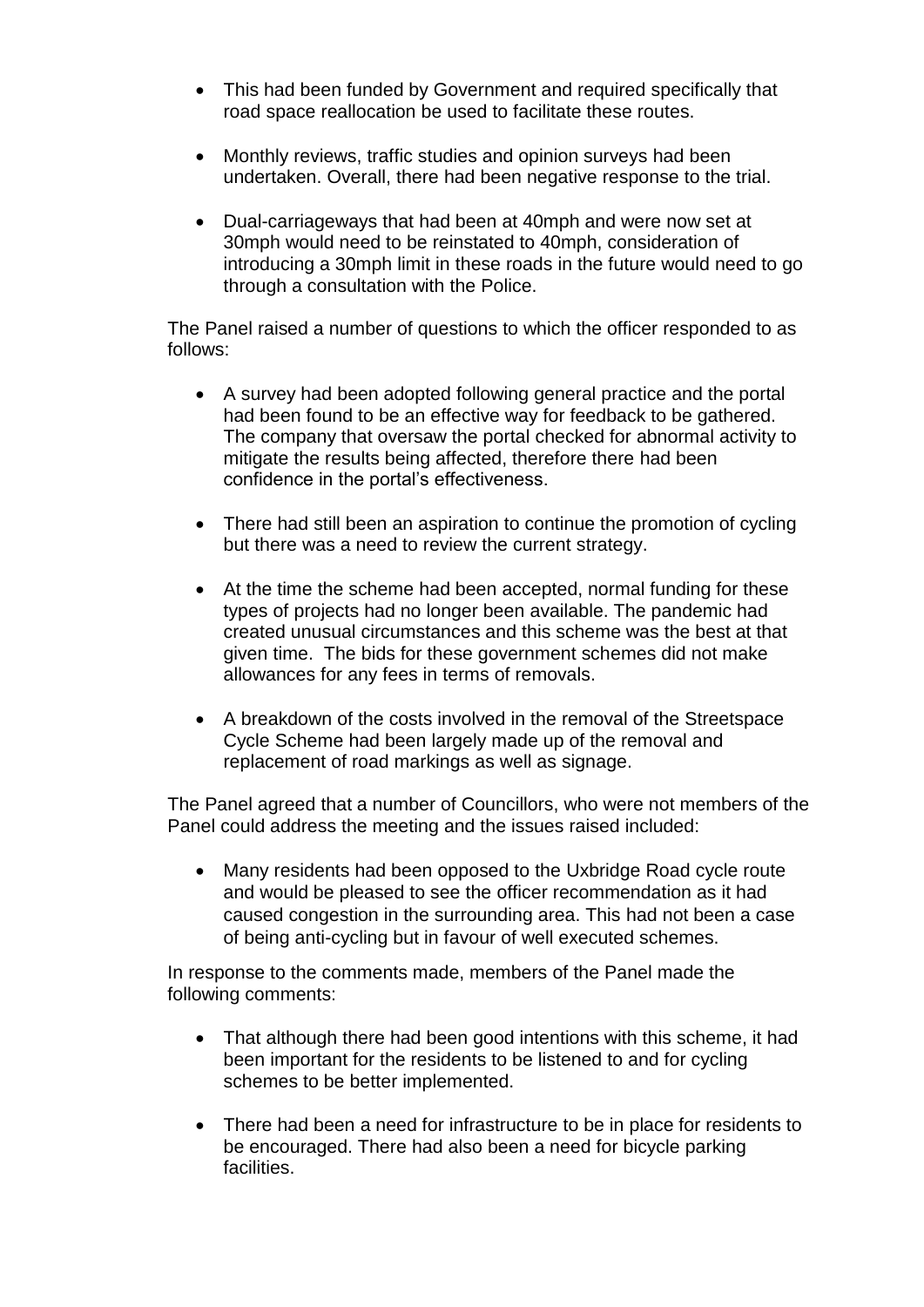- The recommendations were supported but highlighted that although this particular scheme had not materialised, a cycling strategy would still remain in place.
- From a cycling perspective, it had been noted that the lanes were kept in place with the strategies developed and a survey carried out.

A Member proposed an additional recommendation to review the capital spend for these issues and, following a further amendment to this additional recommendation by another member of the Panel, this was agreed.

#### **Resolved to RECOMMEND: (To Cabinet)**

That

- (1) having considered the information provided in the report of the Corporate Director of Community,these schemes be removed with immediate effect;
- (2) the Corporate Director of Community, following consultation with the Portfolio Holder for Environment, work towards:
	- a review of the strategy with all stakeholders to create the infrastructure in Harrow that could be improved and expanded, including quiet ways, to create a seamless cycle link across the borough and a further report be submitted to the Panelin three months;
	- introducing speed reductions on Honeypot Lane and Uxbridge Road where budget and enforcement constraints allow.
	- the Corporate Director of Community, following consultation with the Portfolio Holder for Environment, review the Council capital programme in order to ring-fence dedicated additional funding to promote relevant walking, cycling, road safety measures, cycling facilities and schemes.

**Reason for Recommendations:** The three schemes had been implemented in October 2020 on an experimental basis for 6-months to test the effects of Strategic Cycle lanes in three areas.

The schemes were funded on the condition that only the Transport for London (TfL) design criteria be used, which was not Harrow specific and therefore did not account for any local conditions.

Therefore, post implementation the schemes had clearly demonstrated that they were not the option best suited to Harrow and that alternative designs for any future cycle scheme fully account for local conditions.